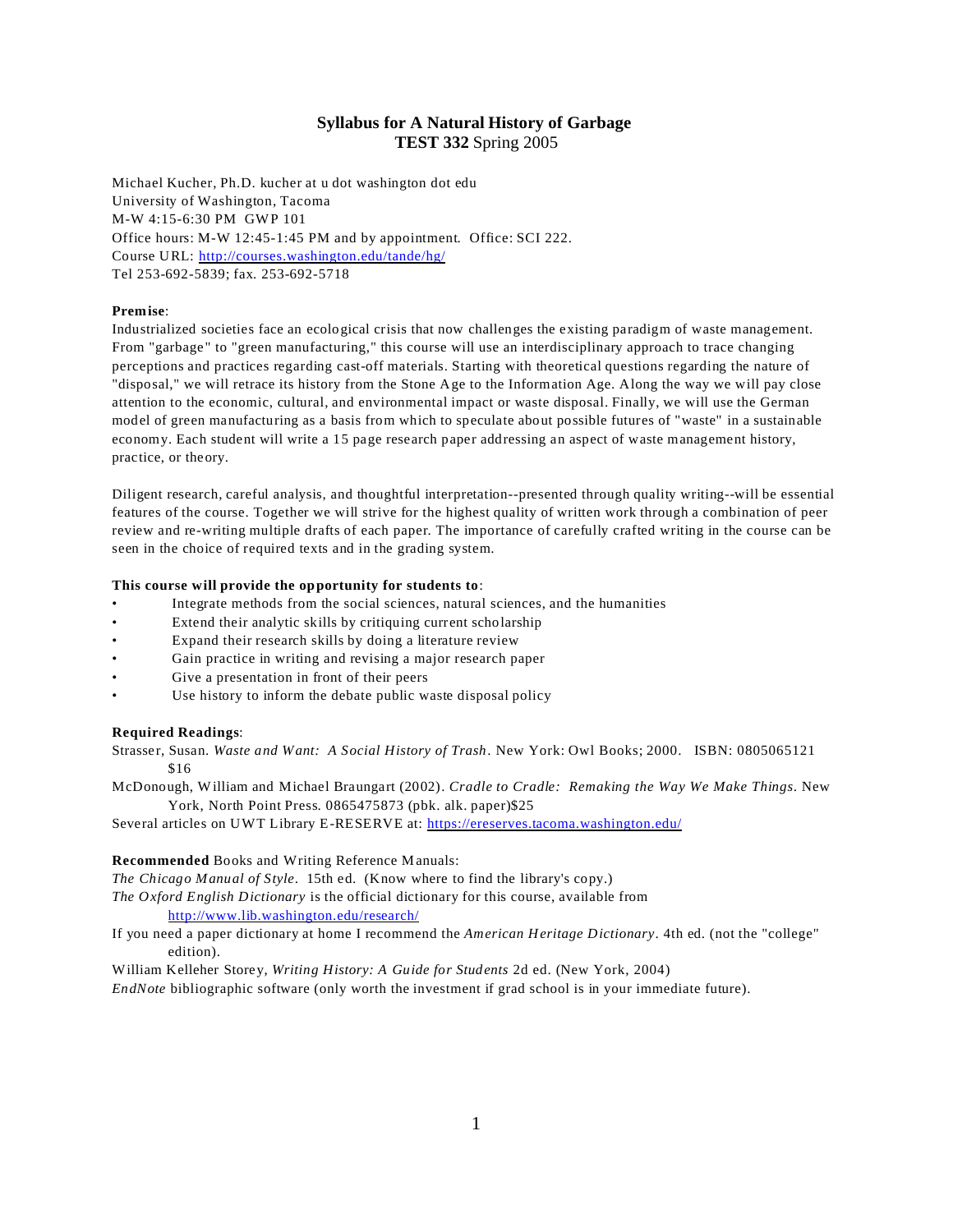### **Course Highlights**:

- Interdisciplinary approach useful to students in various concentrations and career goals, especially in Environmental Studies, pre-law, and graduate school in the humanities or social sciences.
- 15 Hours per week work outside class (about 5 of which will be in the library).
- 100-150 pages of reading per week.
- lots of written work including an annotated bibliography and a 15-page research paper suitable for graduate school writing samples.
- Two 5-minute, one 10-minute in-class presentations.

## **Grading and Evaluation**:

| Item                               | value | number | sub-total |
|------------------------------------|-------|--------|-----------|
| Quizzes                            | 10    | 6      | 60        |
| <b>News</b>                        | 2     | 6      | 12        |
| <b>Project Proposal</b>            | 1     | 20     | 20        |
| Book review (oral)                 | 10    | 2      | 20        |
| Oral presentation of final project | 1     | 20     | 20        |
| Final Paper (15pp)                 | 1     | 60     | 60        |
| Annotated Bibliography             | 1     | 30     | 30        |
| Contribution to class discussion   |       |        | 40        |
| <b>Total Points</b>                |       |        | 262       |

During the quarter you will be able to earn the above number of points as well as possible extra credit. Your grade will be determined by the number of points you earn. For example: 262 points would equal 100% and thus 4.0. If any assignments are cancelled or added, the total number of points will be adjusted accordingly.

# **Conduct in the Classroom**:

Students are advised to familiarize themselves with UW policies published at: <http://depts.washington.edu/grading/issue1/conduct.htm> and to note that any activity that may distract other students from course content is explicitly prohibited. These activities include, but are not limited to:

- use of cell phones, pagers, or walkman, gameboy, web surfing, IRC, SMS, etc
- talking or whispering
- making noise while arriving late or when leaving early
- any other distracting behavior

#### **Class Preparation and Participation**:

This is not a lecture course. The success of the class for each student will depend on how well he or she is prepared for each class and to what extent each student contributes to furthering the class discussion. The quality of preparation and participation will be as important as the quantity. **You are responsible for finding out from other students what happened during any class you miss.** The second day of class would be a good time to exchange email addresses and cell #s with your classmates.

#### **Quizzes**:

We have about six (6) quizzes on the reading at random dates. You'll be asked about the author's thesis and evidence used to support it. Any assigned reading is fair game. If you take good notes, they'll be a breeze

#### **Assignments**:

Two oral book reviews in which you analyze an author's argument, sources and credibility, each of which will be consist of a 5-minute oral presentation to the class. The books are chosen from your research paper's bibliography. One 15-page research paper (**not a "research essay," if you do not understand the distinction, then please ask**). You will also make a 10-minute presentation of your final project to the class, as well as occasional "works in progress" reports to your classmates. An annotated bibliography of at least fifteen items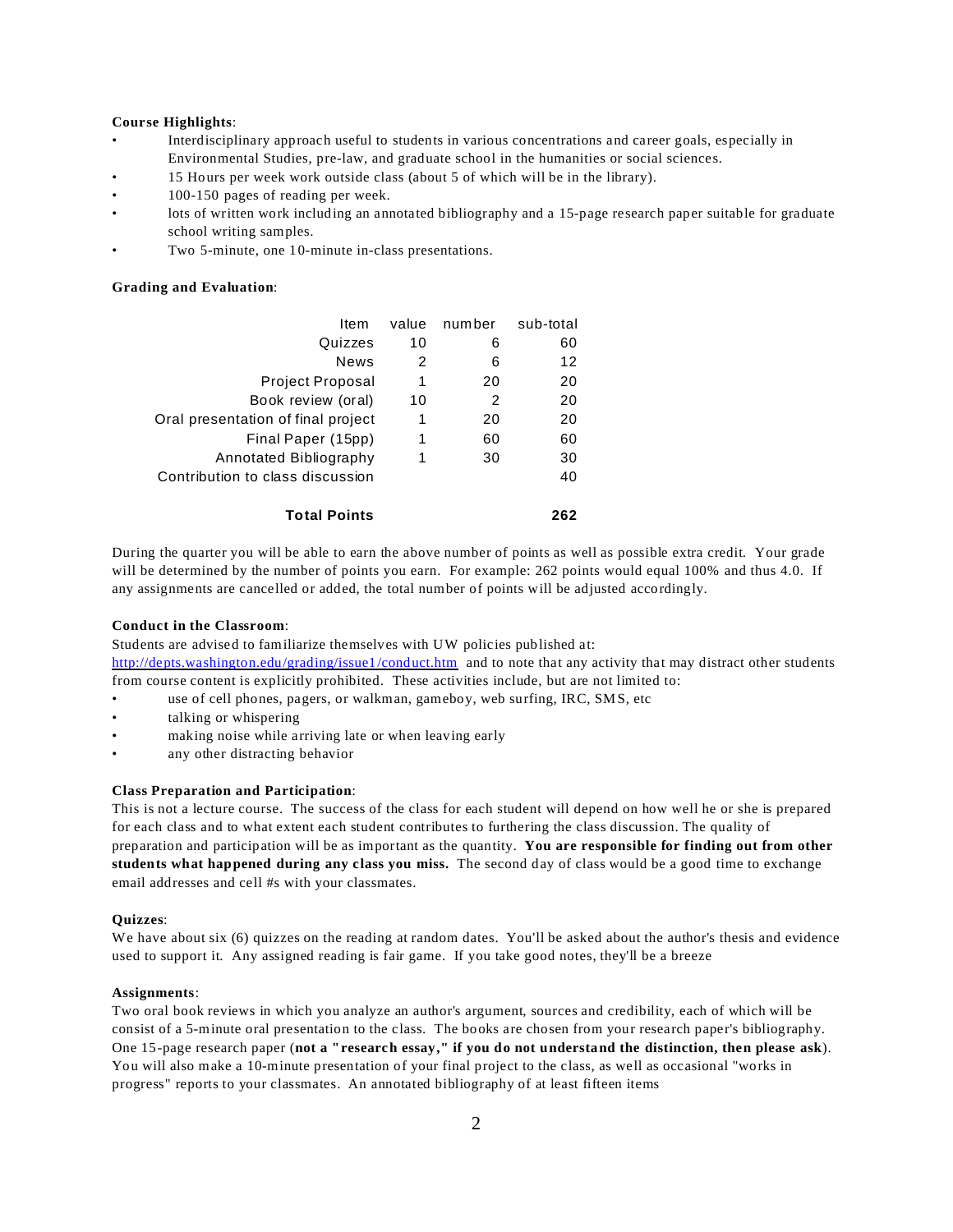All assignments will be graded for clarity of composition and grammar as well as content. All assignments must be typed, double-spaced, with at one-inch margins, in a 12-point Roman typeface (with serifs). Sources will be cited in footnotes or endnotes using the Chicago Style. If you have any doubts about format you may also consult *The Chicago Manual of Style*, 15th ed. (available in the UWT Library on the Writing Resources Shelf ) or contact the Writing Center at uwtwrite@u . Finally, unless you've made prior arrangements to do otherwise, all assignments must be delivered as hard copy. PLEASE DO NOT ATTACH DOCUMENTS TO YOUR E-MAIL because our experience has been that this often doesn't work just when you need it to the most (viruses, spam filters, etc).

# **Critical Book Reviews**:

In each critical book review, the student will analyze a book from his or her research bibliography during the course. You will present an analysis of the author's sources and discuss the methods by which the author uses those sources to make an argument. The book reviews consist of a graded oral presentation only, there is no written document to turn in.

## **Research Paper Guidelines**:

Each student will write a 15 page research paper and give a brief oral presentation of its salient points at the end of the term. See the instructions at: <http://courses.washington.edu/tande/guidelines.pdf>

# **Annotated Bibliographies**:

Some Guidelines for Preparing an Annotated Bibliography can be found in Storey, *Writing History*. Each annotation will briefly describe the book's thesis, evidence, value, and likely audience.

#### **News Stories**:

Each week you will bring in a news story related to the course, and as appropriate, your own research interests. You will summarize the story and explain its significance to the class.

## **Late Papers**:

I will assume that if your work is late once during the quarter you have a good reason, but I don't want to know it. Try to turn in your work the day it is due. If you can't, you can't. The best way to turn in your work is in person. However, be aware that by habitually turning work in late you risk communicating the wrong message about your priorities.

# **Miscellaneous**:

If you would like to request academic accommodations due to a permanent or temporary physical, sensory, psychological/emotional or learning disability, please contact Lisa Tice, counselor for Disability Support Services (DSS). An appointment can be made through the front desk of Student Affairs (692-4400), by phoning Lisa directly at 692-4493 (voice), 692-4413 (TDD), or by e-mail (ltice@u.washington.edu). Appropriate accommodations are arranged after you've presented the required documentation of your disability to DSS, and you have conferred with the DSS counselor.

# **"Congress shall make no law . . . abridging the freedom of speech. . . ."**

The right to free speech applies in our classroom as well as in your written work. You will not be graded on your opinions, but on the quality of the evidence and the cogency the argument with which you support your position.